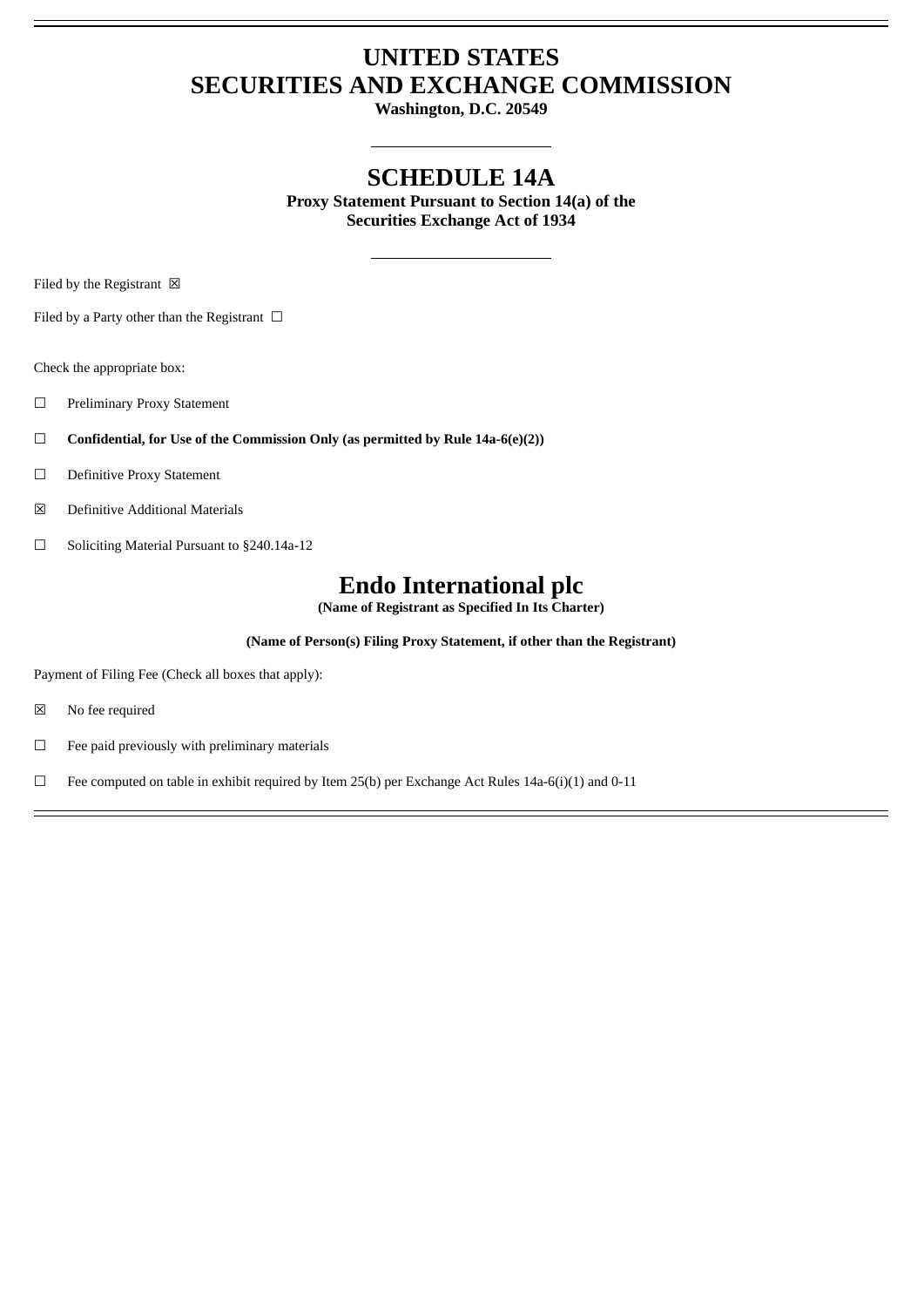### **Explanatory Note**

The following information set forth below supplements the definitive proxy statement (the "Proxy Statement") of Endo International plc ("Endo" or the "Company"), dated April 28, 2022, and provides additional information regarding Proposal 1 in the Proxy Statement – Election of Directors. The Proxy Statement was furnished to our shareholders in connection with the solicitation of proxies by our Board of Directors (the "Board") for the 2022 Annual General Meeting of Shareholders to be held on June 9, 2022 at 8:00 a.m., local time, at First Floor, Minerva House, Simmonscourt Road, Ballsbridge, Dublin 4, Ireland. This supplemental filing (the "Supplement") is being filed with the Securities and Exchange Commission (the "Commission") on June 3, 2022. Any term used herein and not otherwise defined herein shall have the meaning set forth in the Proxy Statement. Except as described in this Supplement, the information provided in the Proxy Statement continues to apply and should be considered in voting your shares.

In connection with the Annual General Meeting of Shareholders, shareholders are being asked to, among other proposals, re-elect Nancy J. Hutson, Ph.D. to the Board, as set forth in Proposal 1e on the Company's proxy card and as described in Proposal 1 in the Proxy Statement. In May 2022, Glass Lewis & Co., LLC ("Glass Lewis"), a proxy advisory firm, issued voting recommendations relating to the Annual General Meeting of Shareholders. Among other things, Glass Lewis recommended voting against Dr. Hutson's nomination for re-election to the Board. Below we outline reasons why we strongly disagree with the recommendation of Glass Lewis and why Dr. Hutson has been and would continue to be a valuable member of the Board.

### For the reasons set forth in our Proxy Statement and the additional points below, the Board recommends that you vote "FOR" the election of **Dr. Hutson to the Board to serve until the next Annual General Meeting of the Shareholders.**

Glass Lewis's recommendation to vote against Dr. Hutson is based on a misquided view that Dr. Hutson should be held accountable for unproven *allegations against the Company.*

Plaintiffs have raised allegations of wrongdoing against companies in the pharmaceutical industry with respect to the promotion, sale and distribution of opioid medications; however, no such allegation against the Company has ever been proven in court to be true and the Company has vigorously denied wrongdoing of any kind. In the only opioid litigation against the Company that was tried to a verdict, the court ruled in favor of the Company.

Dr. Hutson supported the Company's decision to voluntarily cease promotina opioids and has served as a valuable member of the Board and Chair of *the Compliance Committee, offering unique insight and contributing to gender diversity on the Board.*

The Company proactively ceased promoting opioid medications to healthcare professionals in the United States in January 2017, announced the withdrawal of Opana ER® from the market in July 2017 and ceased sales of Opana ER® completely by September 2017. Dr. Hutson provided valuable leadership for these Company decisions.

Dr. Hutson has served as a valuable, active and engaged member of the Company's Board since 2009, is chair of the Board's Compliance Committee and is a member of the Board's Nominating, Governance & Corporate Responsibility Committee. Dr. Hutson has had a distinguished career, including spending 25 years in various research and leadership positions at Pfizer, Inc. ("Pfizer"), ultimately serving as Senior Vice President, Global Research and Development. At Pfizer, she led approximately 4,500 colleagues and managed a budget in excess of \$1 billion. Dr. Hutson also currently serves on a number of public company boards. Dr. Hutson brings a deeply valuable perspective to the Board's deliberations which is informed by her unique understanding of the pharmaceutical industry, including research and development and the regulatory process, which will continue benefiting the Company for as long as she continues in her role as director.

Furthermore, as a female Board member, Dr. Hutson's continued Board service contributes to the gender diversity of the Board.